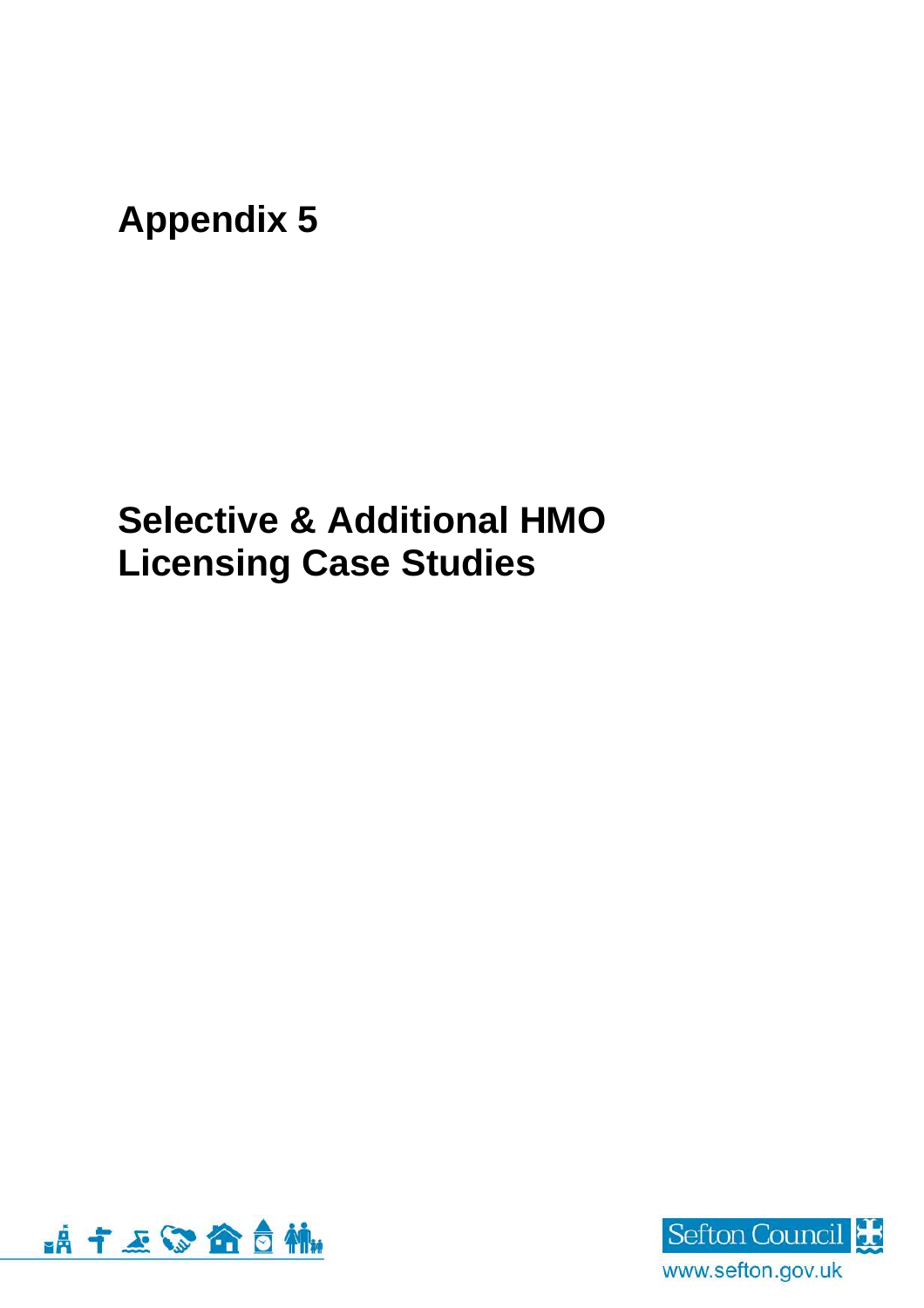## **Case Study 1 Selective Licensing Bootle – Linacre Ward**

This property is a Victorian mid terrace two-bedroom property of solid wall construction. It is located off a busy main road surrounded by properties of similar construction and age. The property is made up of 2 unrelated occupants, both deemed vulnerable. The current tenants didn't view the property prior to occupation and within a matter of weeks they were concerned regarding the poor housing conditions once they had started to live in the property. As one of the Tenant's already suffered anxiety issues the condition of the premises exacerbated their condition. The Tenant also suffered respiratory problems and they were concerned the damp issues were making the condition worse. The property had recently been painted prior to the Tenant's occupation so when the property was viewed online the full extent of the damp was not evident until they moved in. However, when she complained to the landlord, he issued the Tenant with a Section 21 Notice during the Covid-19 pandemic when Tenants had been given a reprieve from eviction during this period. A Selective Licence application had been submitted and a licensing compliance visit was undertaken.

There were numerous hazards identified in this property on the selective licence inspection visit including: -

# **Damp & Mould Hazard**

There were rising damp issues to the hallway and through lounge and penetrating damp to the front bedroom.



# **Electrical Hazards**

There were a number of issues with respects to the electrical installation in the property. A number of sockets only worked on an intermittent basis.

There were insufficient sockets causing the tenant to overload the use of extension leads to create a trip/falls on the level hazard.

The electrical socket to the cooker was only accessed by removing the cooker away from its static position.

There was an electrical socket that remained in situ in the bathroom that had failed to be isolated.

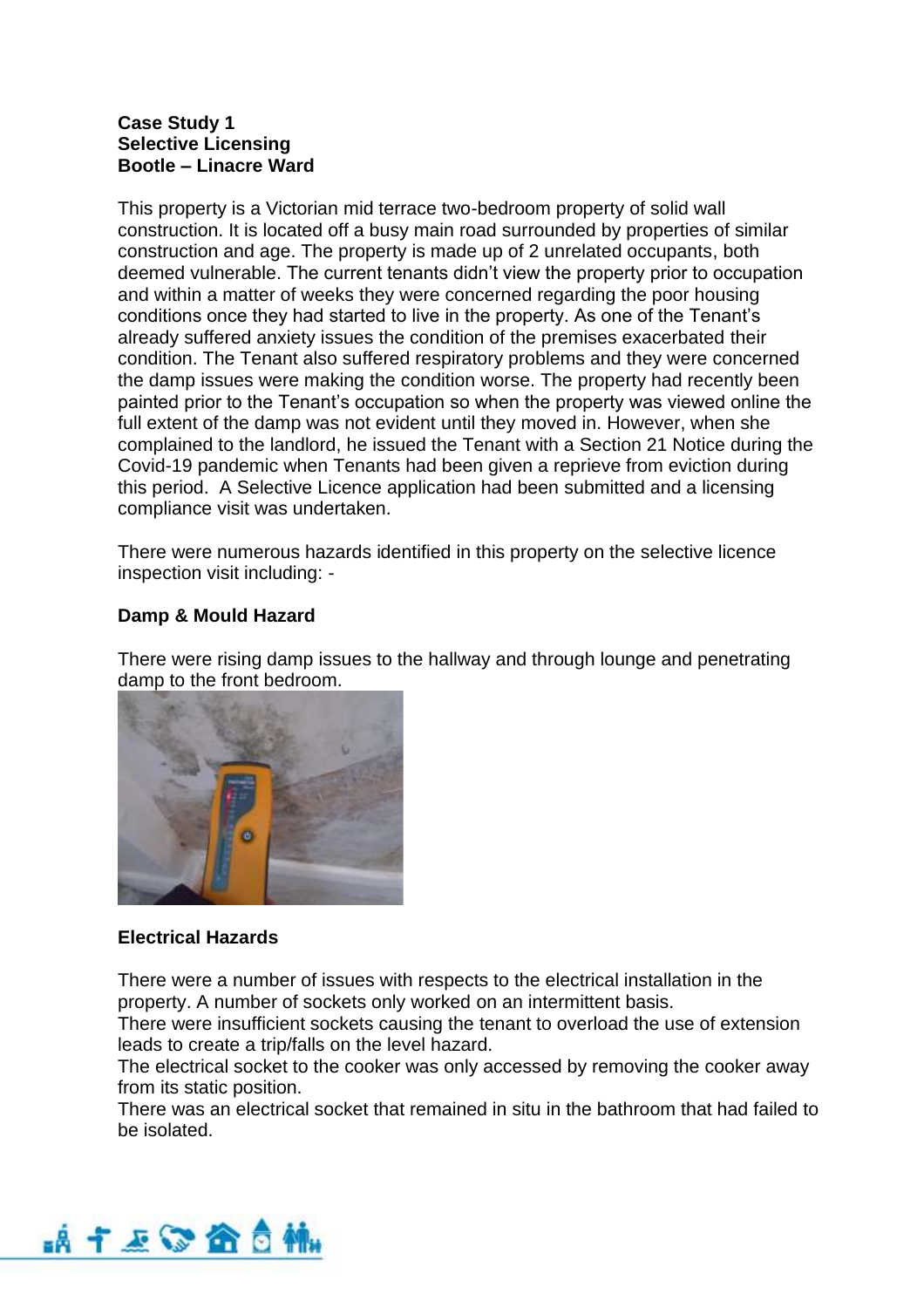

Socket identified in bathroom

The light fitting to the bathroom was not compliant as did not have an Ingress Protection' (IP) rating where the installation was in close proximity to water.

# **Personal Hygiene, Sanitation & Drainage Hazard**

Rainwater gullies were not fit for purpose and were susceptible to obstruction.



# **Fire Hazard**

The property only had one working smoke detector in place reducing the early warning for the occupants. However, the complex layout of the property also meant the occupants had to pass through a high-risk room in the event of a fire. We had requested for an upgrade from battery smoke to mains operated smoke detection, FD30's in all bedrooms and escape windows to provide early warning and escape route. As an emergency battery smoke detection was requested.



Missing smoke detector

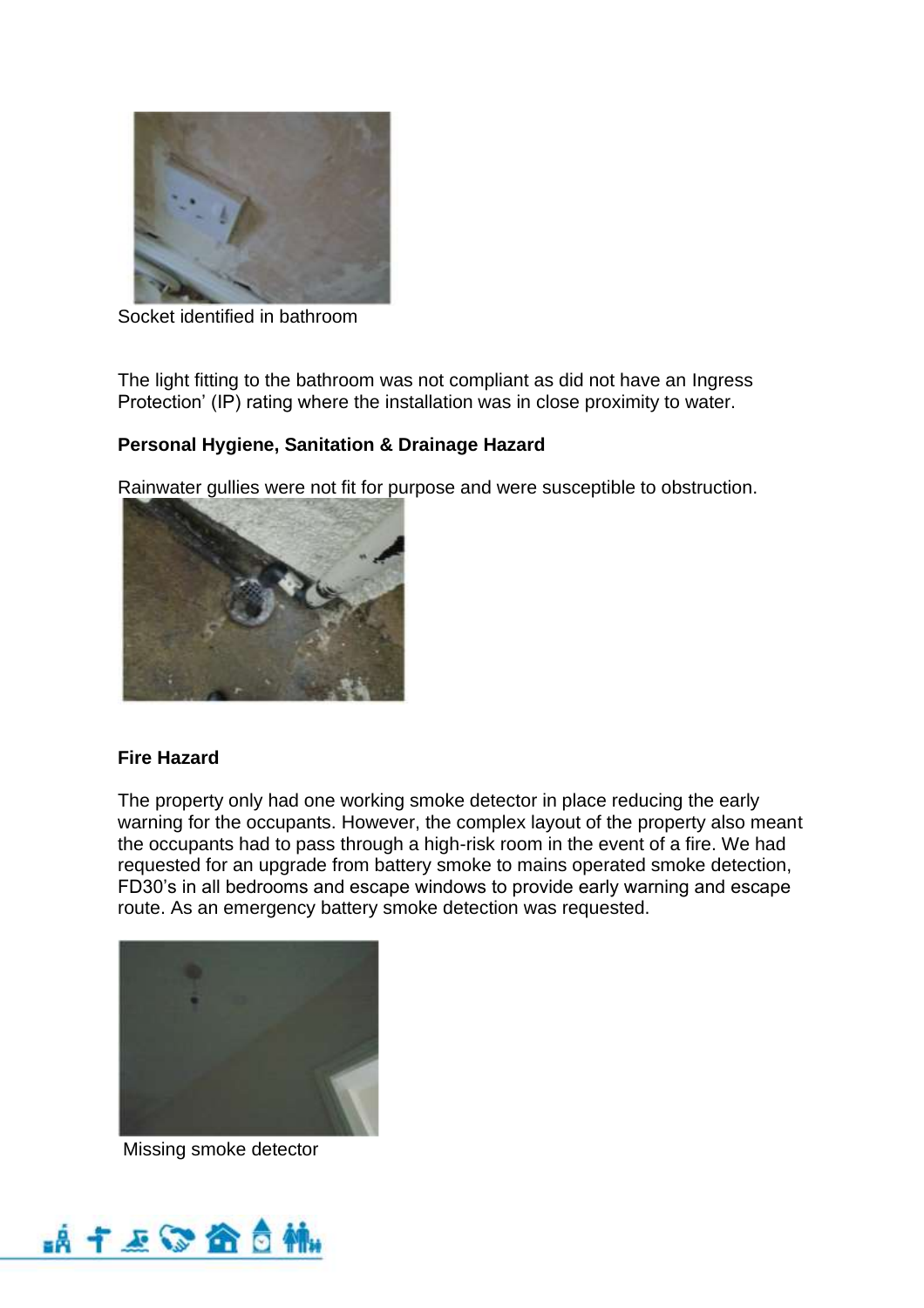A schedule of works was produced, and the following works were undertaken: -

• A Damp Report was undertaken and provided to the Council and remedial works were carried out to the property followed by plastering of effected walls.



• All Electrical issues were resolved and an EICR Electrical Installation Condition Report was received confirming the electrical safety standard of the property was satisfactory including installation of a cooker switch and providing additional sockets. The bathroom socket was isolated, and a blanking plate installed.



Cooker switch installed

• The downpipe and rainwater gullies were repaired to ensure there was no obstruction and water could safely discharge to the drainage system.



• The bathroom light was changed for one which has a 'Ingress Protection rating of IPX4".



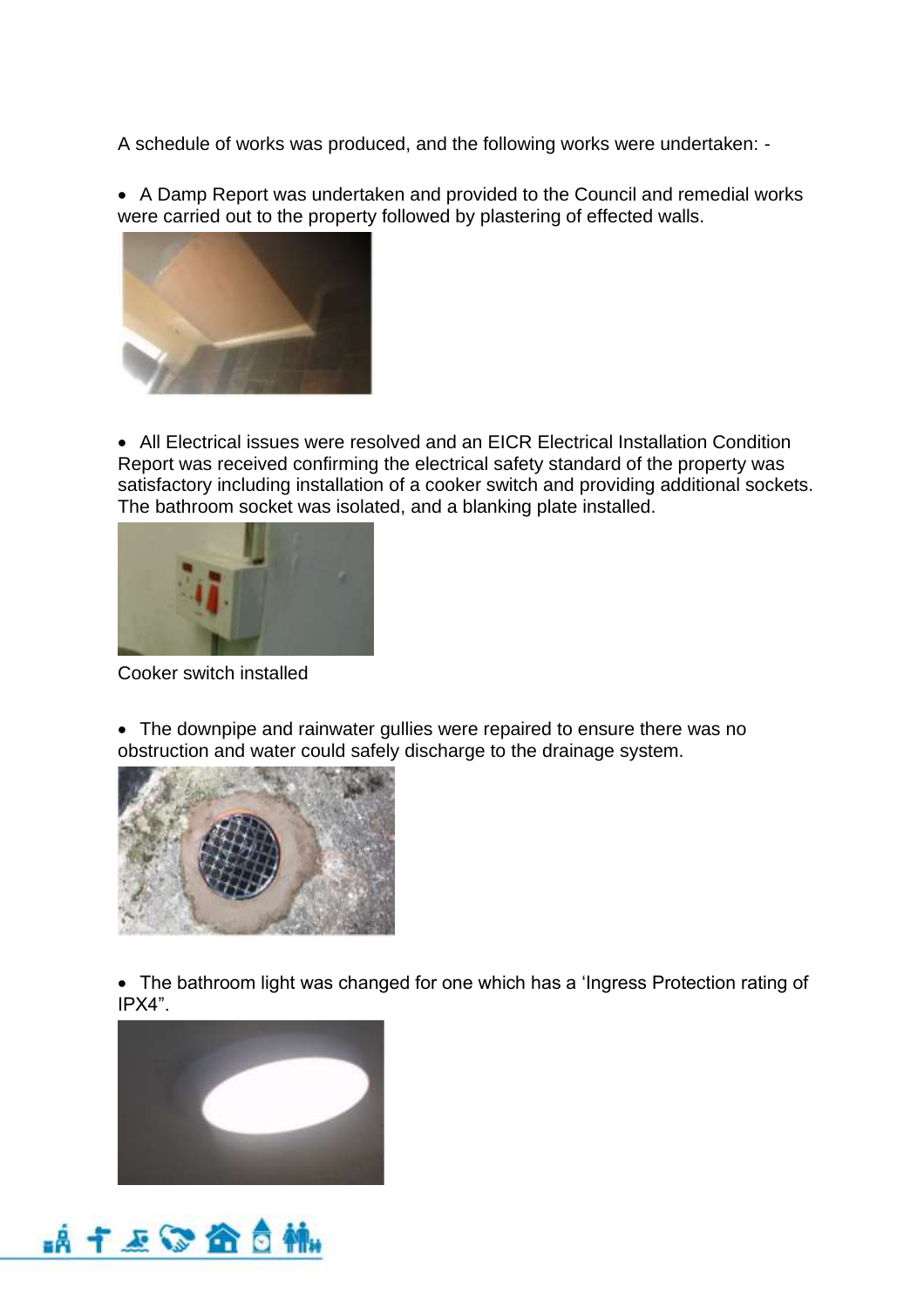• Due to the cost implications of upgrading the fire precautions we provided the landlord with an alternative solution which involved reinstating the protected route and removing the "inner room" scenario with Building Regulations approval where necessary. The alternative solution then only necessitated battery smoke detection which was acceptable.



Smoke detector fitted

#### **Other Actions**

• The occupants were referred to the Council's Housing Options Team to discuss the service by the landlord of the Section 21 Notice which was deemed illegal, and the landlord was notified of his legal obligations regarding the service of eviction notices during this period.

• The occupants were also offered guidance for a referral to the Adult Social Care Team and advice also given on the exceptional hardship fund to help with any rent or Council Tax shortfall as they were both benefit claimant recipients.

#### **Conclusion**

It could be argued that if the Council did not have the Selective Licencing scheme in place this property would not have been inspected as the tenants who were vulnerable, may have been too fearful to complain and would not have reported it to the Council. It is likely in this case the Tenant may have been evicted without knowing their rights as a Tenant. The relationship of the Tenant and landlord had become significantly strained and due to the work required, the landlord agreed to reduce the rent during this period as a goodwill gesture and for the inconvenience caused. This is a far contrast to the situation on our initial visit. The Tenant now resides in a property that meets "decent homes standard" and selective licensing has played a part in achieving this.

**Case Study 2 Selective Licensing Bootle – Derby & Linacre Ward**

The following case study highlights the positive impact selective licensing has had on one local landlord and their tenants during year 1 of the scheme.

The landlord had operated as a private landlord within the borough for almost 50 years. A business enterprise that has been passed down through the generations. Despite their ageing years the landlord continues to self-manage a fairly sizeable

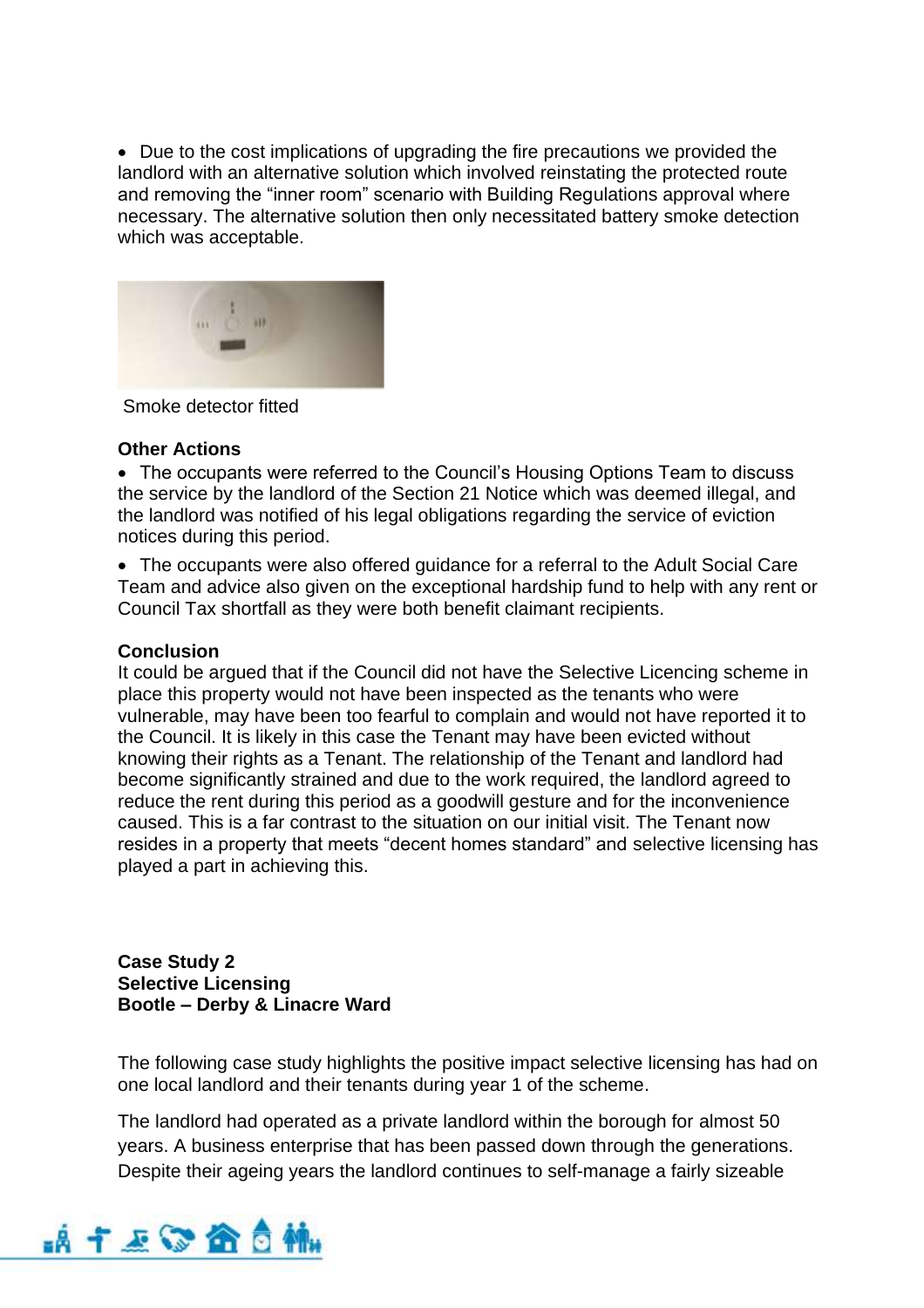portfolio of properties. The landlord is what might be described as an 'old school landlord' who has adopted a very 'hands off approach' to property and tenancy management. During the consultation period for the licensing schemes they attended landlord forums and began to engage in the process from the early stages. This was evident in the works that they commissioned on their properties prior to the launch of the licensing scheme in March 2018.

Prior to applying for the licences, every property owned by the landlord within the licensing area had undergone extensive works which included a full Electrical Installation Condition Report, the installation of mains operated smoke detection, and the installation of double-glazed windows throughout in one property. Whilst this highlighted the fact that adequate smoke detection and electrical/gas safety may have been sub-standard for an unknown number of years, it was a positive step forward.

By December 2018, 6 of this landlord's properties had been inspected and a large number of hazards identified including excess cold and structural collapse. A total of 55 deficiencies were identified, contributing to 26 category 2 hazards and 5 category 1 hazards. Deficiencies included a collapsed staircase to the cellar, no heating and defective electrical socket outlets. Four category 1 hazards alone were identified in one property. One property inspection not only identified poor housing standards and no provision of a heating system, it also highlighted the absence of effective property and tenancy management. Furthermore, this landlord informed the officer who carried out the inspection, that they had never stepped foot in the property despite the tenant, who at the age of 74 has resided at the property all his life.

As a result of selective licensing, both category 1 and category 2 hazards have either been reduced or removed from 6 of these properties. Furthermore, 3 tenants have been identified as requiring additional support; these have been referred to the relevant services. In addition to housing standards being positively improved, the landlord has been offered advice and guidance on improving property and tenancy management. A tenant residing in one of these properties has developed issues relating to hoarding behaviours which was contributing to fire safety concerns. Moreover, since this landlord had not been in the property for several years, they were not aware of the issues. Property inspections have been discussed with the landlord and it has since been made a specific condition of the licence for this property to be inspected frequently by the landlord until the hoarding situation improves.

### **Conclusion**

The introduction of the licensing scheme resulted in several positive outcomes for this particular landlord. Housing standards have and will continue to improve, several tenants have been identified as being able to benefit from additional support and this landlord is now fully aware of the condition of their properties and their responsibilities as a landlord going forward.

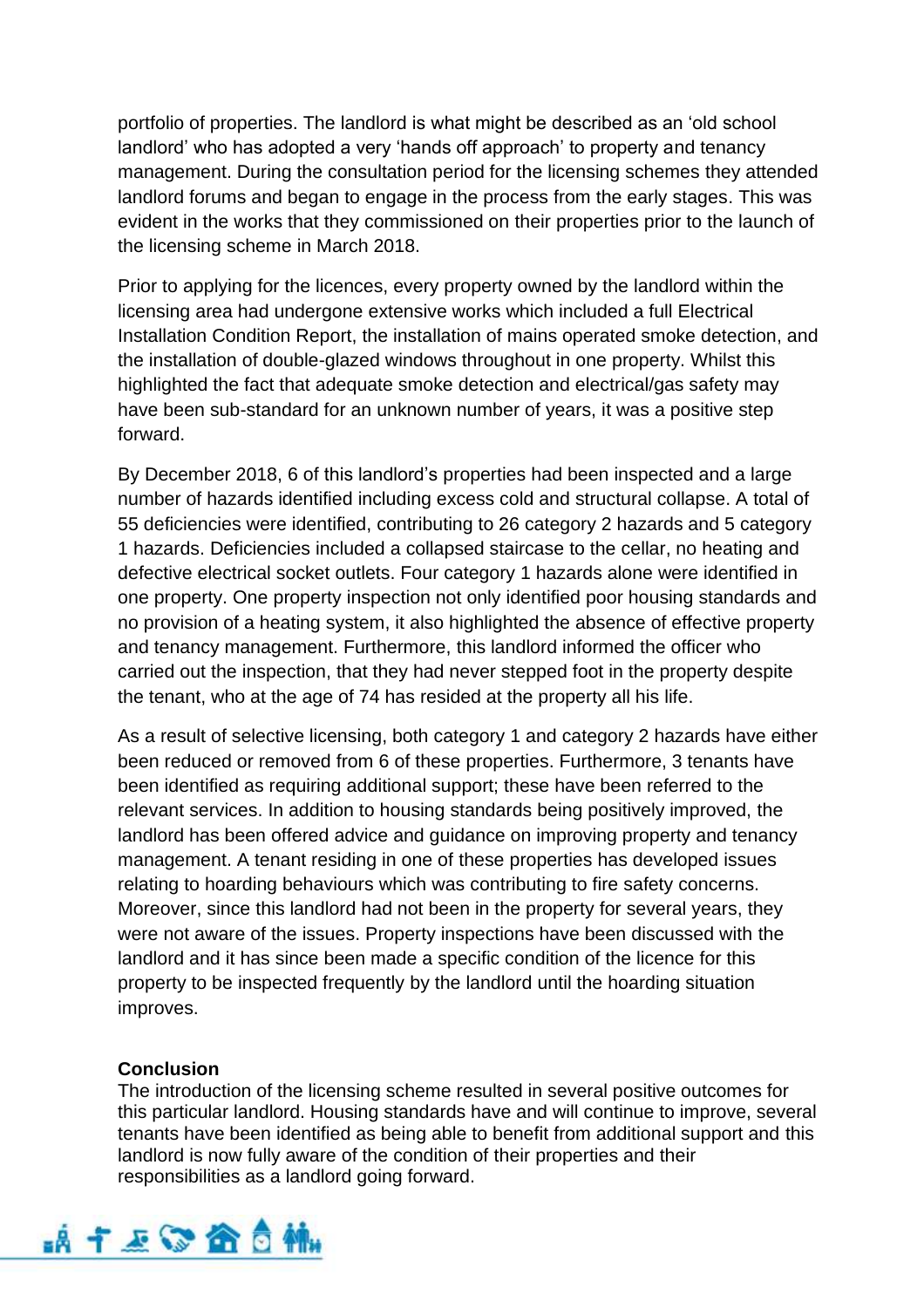### **Case Study 3 Selective Licensing Bootle – Derby & Linacre Ward**

During a routine licensing compliance inspection of a flat above a shop, it was discovered that the landlord had also placed a tenant in a rear annex building at ground floor level, behind the retail unit.

The tenant of this annex could not access the electrics to top up their supply as it was located in the main building. The property also lacked a constant supply of hot water. The only access to the property was via the rear entry, unlit and full of refuse. There were no opening windows to the property. The property was totally uninhabitable. The landlord and tenant were immediately informed that the property should not be used as accommodation.

The tenant was referred to the Council's Housing Options Team who secured alternative accommodation for them as a matter of urgency.

It was important to make sure, by inspection, that the annex had not been relet and was not suitable for accommodation.

### Entrance to Alley /Access to Annex





Only Window (Unusable)



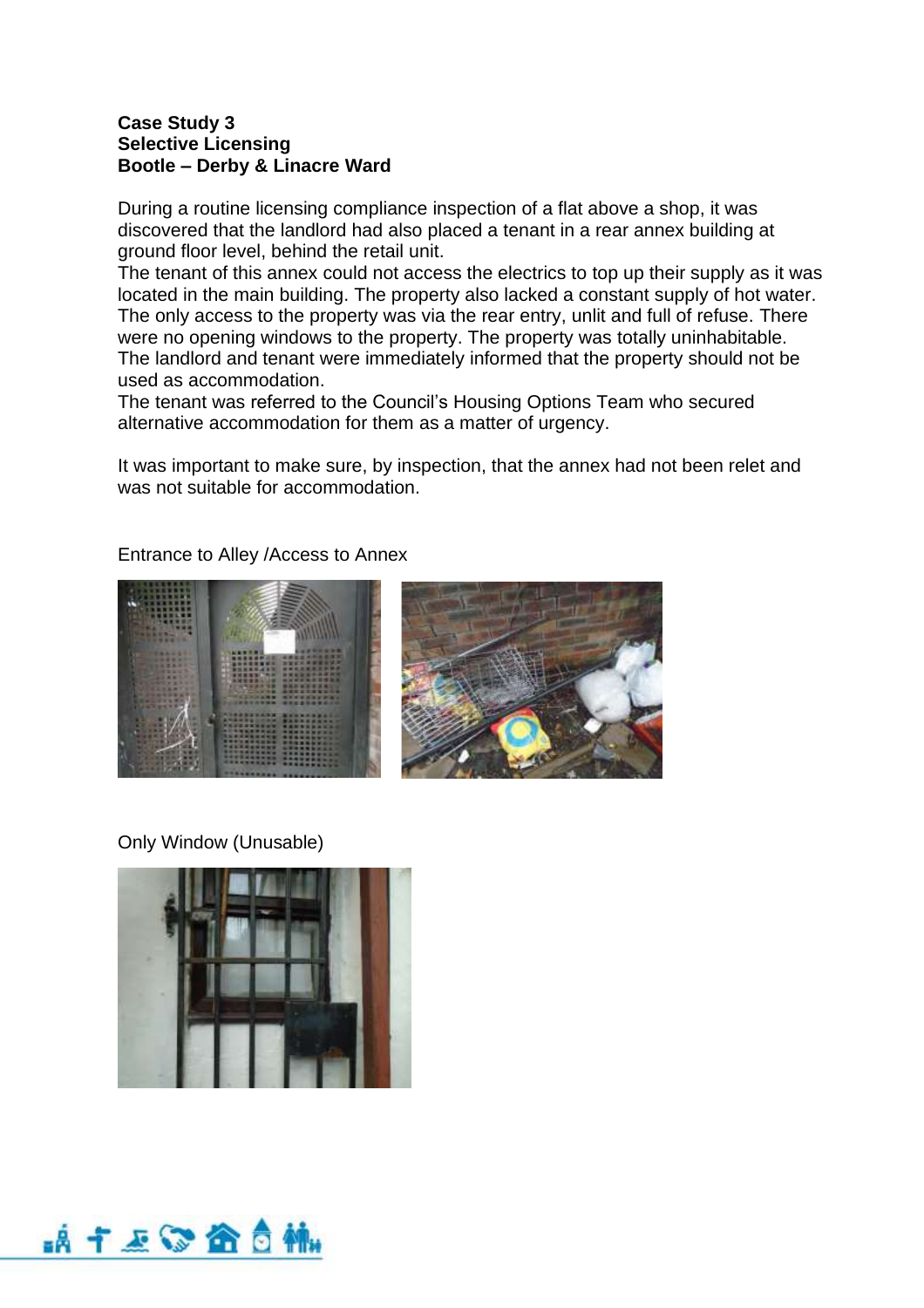### Interior of Annex



Vacated after tenant re-housed by Sefton Council's Housing Options Team



#### **Case Study 4 Selective Licensing Removal of "Rogue Landlord" from the Private Rented Sector.**

A landlord who had 5 properties that required Selective Licences was first identified by the Housing Standards Team during the first year of the Selective Licensing Scheme. No licence applications had been made. Following the Council's Housing Enforcement Policy, officers attempted to engage on an informal basis with the landlord in the first instance, sending letters/emails and allowing reasonable timescales for the applications to be submitted. The landlord who refused to engage with the team and used threatening behaviour to officers, ultimately sold all of the properties and moved out of the sector. All properties continue to be privately rented by other landlords and have since all been licensed. The management standards of these properties are now up to the required standard and some of them have also reached accreditation standard.

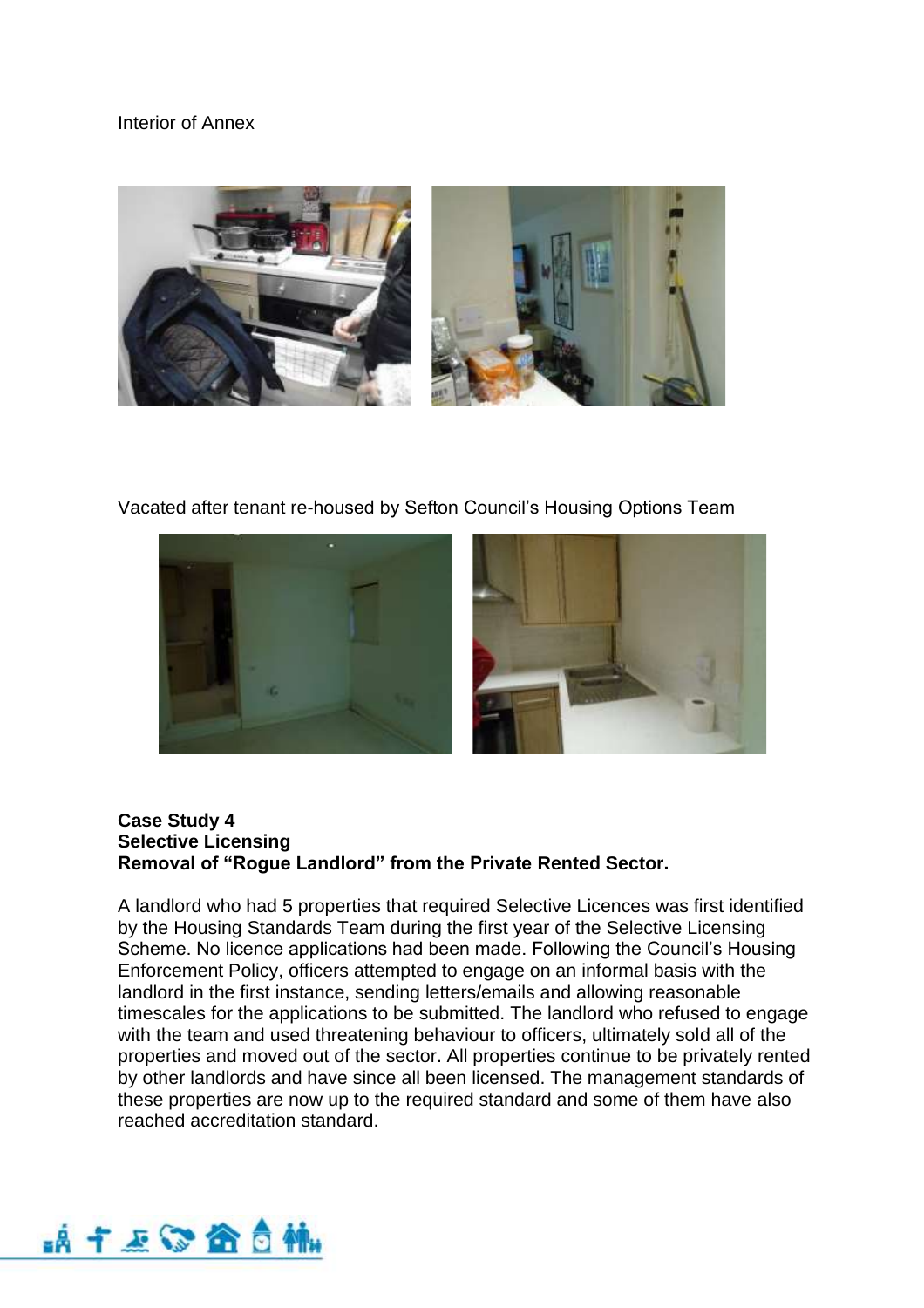## **Case Study 5 Additional (HMO) Licencing Southport – Dukes ward**

A four-storey detached Victorian property located in a road off The Promenade in Southport situated within the Additional Licensing Area. The premises have been converted into six self-contained flats. Although the date of conversion is not known it pre-dates the 1991 Building Regulations.

The freehold is owned by a Limited Management Company with each flat owner also having a single share in the company. There are six leasehold flats, five of which are tenanted, and one is owner occupied.

During the Additional Licence inspection visit, a large number of Category 1 and Category 2 Hazards were identified and remedial works were specified including:-

### **Fire Hazard**

The premises lacked a full Automatic fire detection system, Emergency lighting, adequate fire separation and means of escape in case of fire.

An 'inner room' situation existed within flat B, as it is necessary to go through a highrisk room (Kitchen) from the bedroom to reach a place of safety. (Although there is an escape window this is considered too high for means of escape in the event of a fire.)

The travel distances from flat C was excessive and therefore it was necessary to provide a protected route out from the flat by ensuring that all the flat doors within the flat (with the exception of the bathroom) are made FD30s Standard.

# **Damp & Mould Hazard**

There was excessive dampness and excessive mould growth within the top Flat (Flat C) which was a direct result of the defective roof.



# **Excess Cold Hazard**

There was insufficient heating within Flat C some of the heaters within the rooms were unsuitable to provide sufficient heating. There was no heating to one of the bedrooms and no heating to the bathroom.

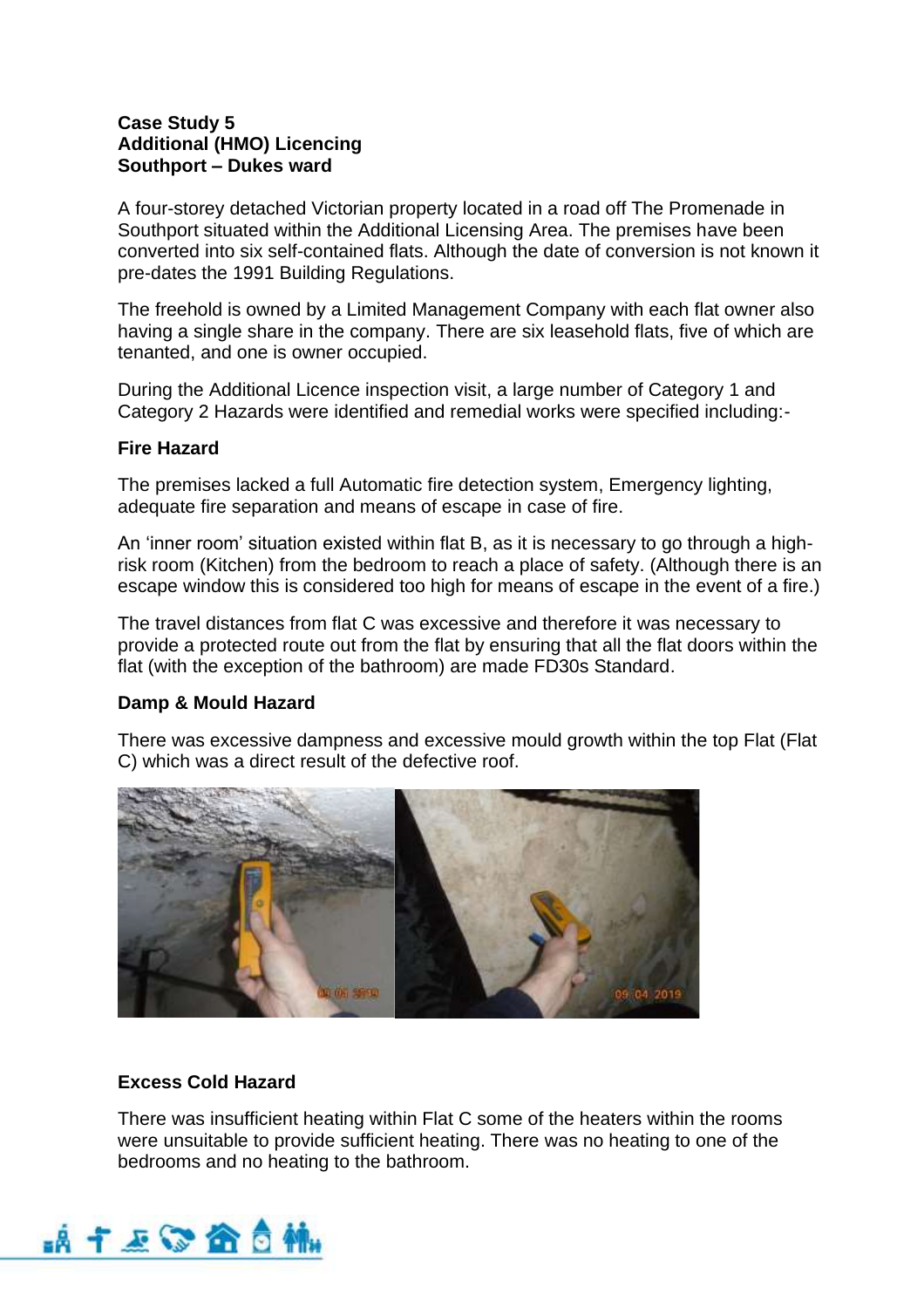## **Falling on stairs Hazard**

The staircase within flat C and to the rear of the premises leading up to flat A and Flat C represented a fall on stairs hazard and both required a handrail.



## **Flames & Hot surfaces Hazard**

There was exposed pipework within flat B which should be covered or boxed in.



A full report of all hazards identified was sent to all leaseholders and it was suggested that the freeholder and leaseholders work together to remedy the hazards. Although it is sometimes argued in this type of House in Multiple Occupation that only the leaseholders that rent out their flats should have the work done and pay for it, some of the works required, particularly in respect of fire precautions benefit everyone living in the premises and therefore there is a need to work together.

The responsibility for having works done can fall to either the freeholder or the individual leaseholders depending what work is required.

The owners worked together to achieve a satisfactory outcome.

• The Automatic Fire Detection and Alarm System and the Emergency Lighting have been installed.

• The owners of Flat 2 did not want to lose kitchen space by providing a partition as suggested. Further discussions took place with the Housing Standards Team and it

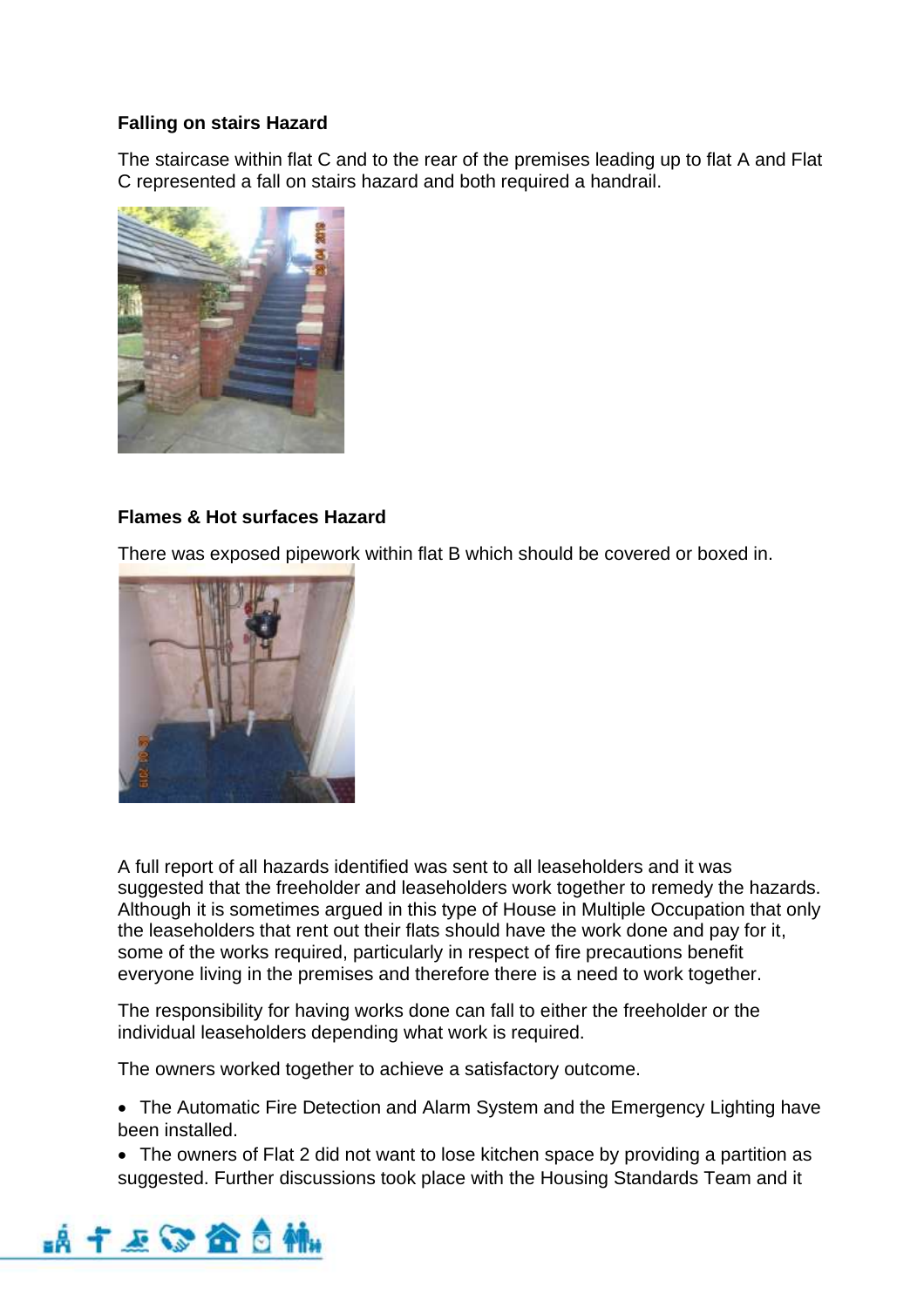was agreed an Automatic Mist System would be installed instead. This has now been provided and installed at a cost of £3420 +vat.

- Extensive work has been carried out to Flat C internally and the roof has been overhauled and made watertight.
- Insulation has been provided internally in Flat C and the owners took advantage of a Government Scheme to help with the cost.
- The required handrail to the external steps has been provided and the pipework to Flat B has been boxed in.

• The Fire Doors (FD30S) have all been installed as requested with combined intumescent strips, cold smoke seals and self-closers.

## **Conclusion**

If the Authority had not introduced an Additional Licensing Scheme in April 2018 many of the Hazards identified in these premises on the compliance inspection would not have come to the attention of the Team.

This is just one Section 257 HMO that was identified as requiring an Additional Licence and a large amount of remedial work. Sefton has many Victorian buildings that are too large for single families to live in these days. There are now limited options for such buildings. Previously those which are located near the seafront in Southport were used as traditional seaside bed and breakfast establishments. With the building of new hotels, self-catering accommodation and the move to more foreign travel, this type of Victorian buildings have over the past fifty years been poorly converted into flats. Many were also converted to residential care facilities which have for a number of years been closing with a view to building purpose built residential care facilities to meet current government standards and these former care facilities have also been poorly converted to flats.

### **Case Study 6 Additional (HMO) Licencing Southport – Cambridge ward**

A detached Victorian property situated within one of the designated Additional (HMO) Licensing Areas. The premises has been converted into 7 self-contained flats without 1991 or subsequent Building Regulations. The premises falls within the definition of a Section 257 House in Multiple Occupation.

There was, at the time the first Additional Licence application was submitted, a single freeholder who owned and rented out two of the leasehold flats. The basement flat is owner occupied. The remaining leasehold flats are also rented with one particular landlord owning two flats that have previously been brought to the attention of the Housing Standards Team due to poor housing conditions and Environmental Health for being in a filthy & verminous. In addition, complaints had also been received regarding rubbish being left in the front garden area and poor management of the premises in general.

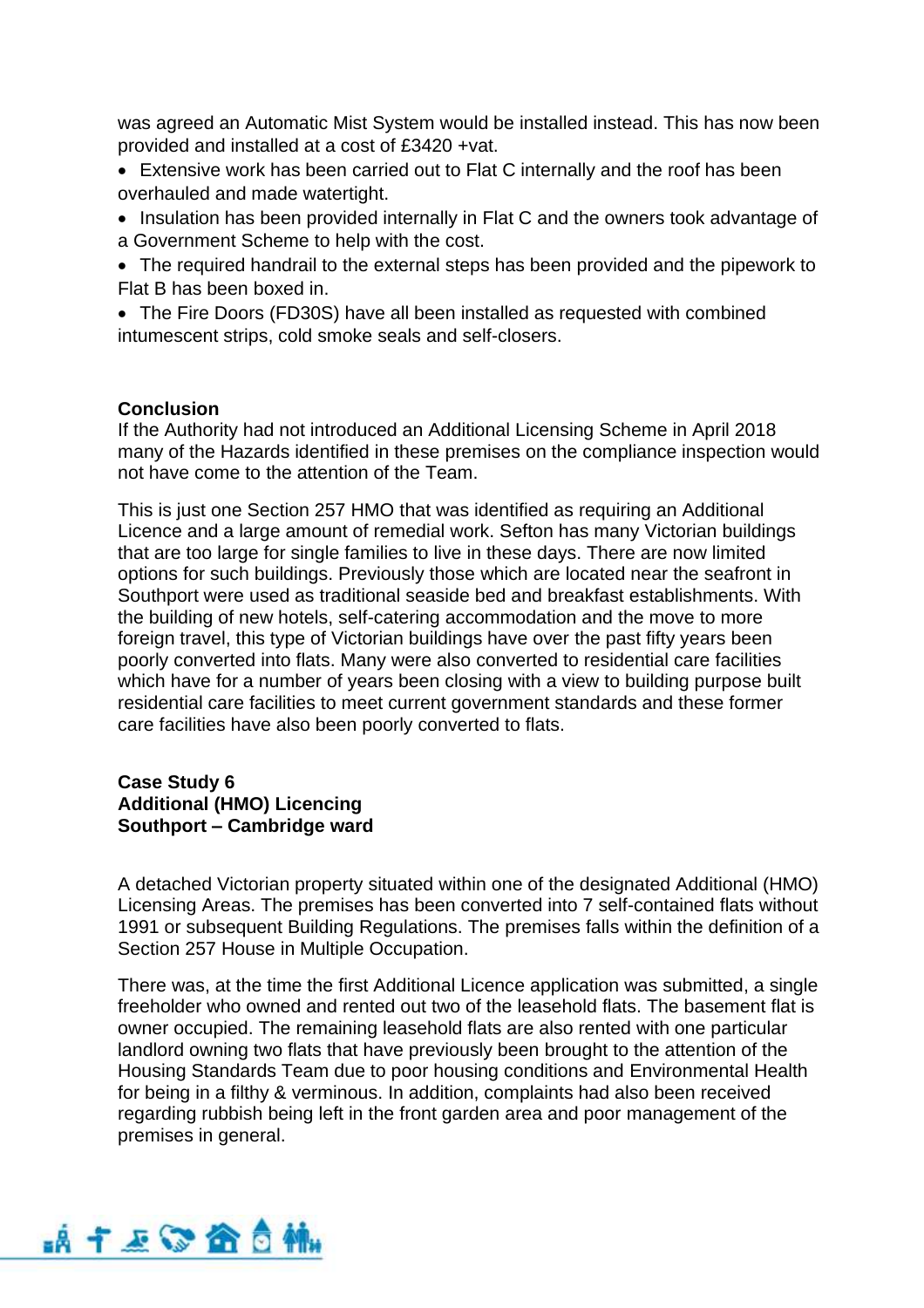An Additional Licence application was received in early 2019 and contained very little documentation in respect of the tenanted flats.

Merseyside Fire & Rescue Service in conjunction with a local Councillor, Merseyside Police and local residents raised concerns regarding fire precautions within the premises, anti-social behaviour and drug activity. This also attracted non-residents to the premises at various times of the day and night and was very worrying to the other residents including a family with young children.

An initial visit to the premises confirmed that there was only battery- operated smoke detectors in the common parts and that it would be necessary to carry out a full inspection under Notice of Entry to fully identify all hazards.

Notice of Entry was served on all tenants and flat owners with a view to inspecting the premises. Unfortunately, events overtook this course of action and Merseyside police requested that Housing Standards attend the premises and inspect two of the flats whose occupants were known for anti-social behaviour. Sefton's Housing Standards Team work with the Police and Fire & Rescue Service in situations such as this.

Neither flat had an electricity supply as this had been turned off by Scottish Power due to the meters being tampered with. Flat 6 had no running water as this had been turned off due to a radiator being partly pulled off the wall and was leaking and an overflow pipe constantly running down the external wall. The gas supply had also been turned off. Poor sanitary conditions existed due to a lack of running water.

Similar conditions existed in Flat 1, but it still had a water supply.

In the circumstances the Local Housing Authority issued an Emergency Prohibition Order on each flat.

The landlord of the two flats was trying to sell them and was not co-operating with the Housing Standards Team.

The tenant of Flat 1 vacated the property, leaving the premises vacant and insecure. The tenants of Flat 6 took the opportunity to enter Flat 1 to obtain some water. They allegedly found the flat on fire and Merseyside Fire and Rescue Service along with Merseyside Police attended. The fire was extinguished but this caused anxiety and fear in all of the other residents.

The landlord of Flat 1 was contacted but refused to attend or secure the premises. The premises were secured by Merseyside Police. The landlord attended the following morning and removed the boarding up and once again left it insecure. Housing Standards were made aware of the incident and contacted the freeholder who arranged to secure the door to Flat 1.

Housing Standards returned to the premises with Merseyside Police the morning after the fire and the occupants of Flat 6 vacated the flat voluntarily. The owner of these two particular flats was happy for them to remain vacant and intended to sell them as soon as possible.

The freeholder of the premises was also hoping to sell both of his flats and sell the freehold.